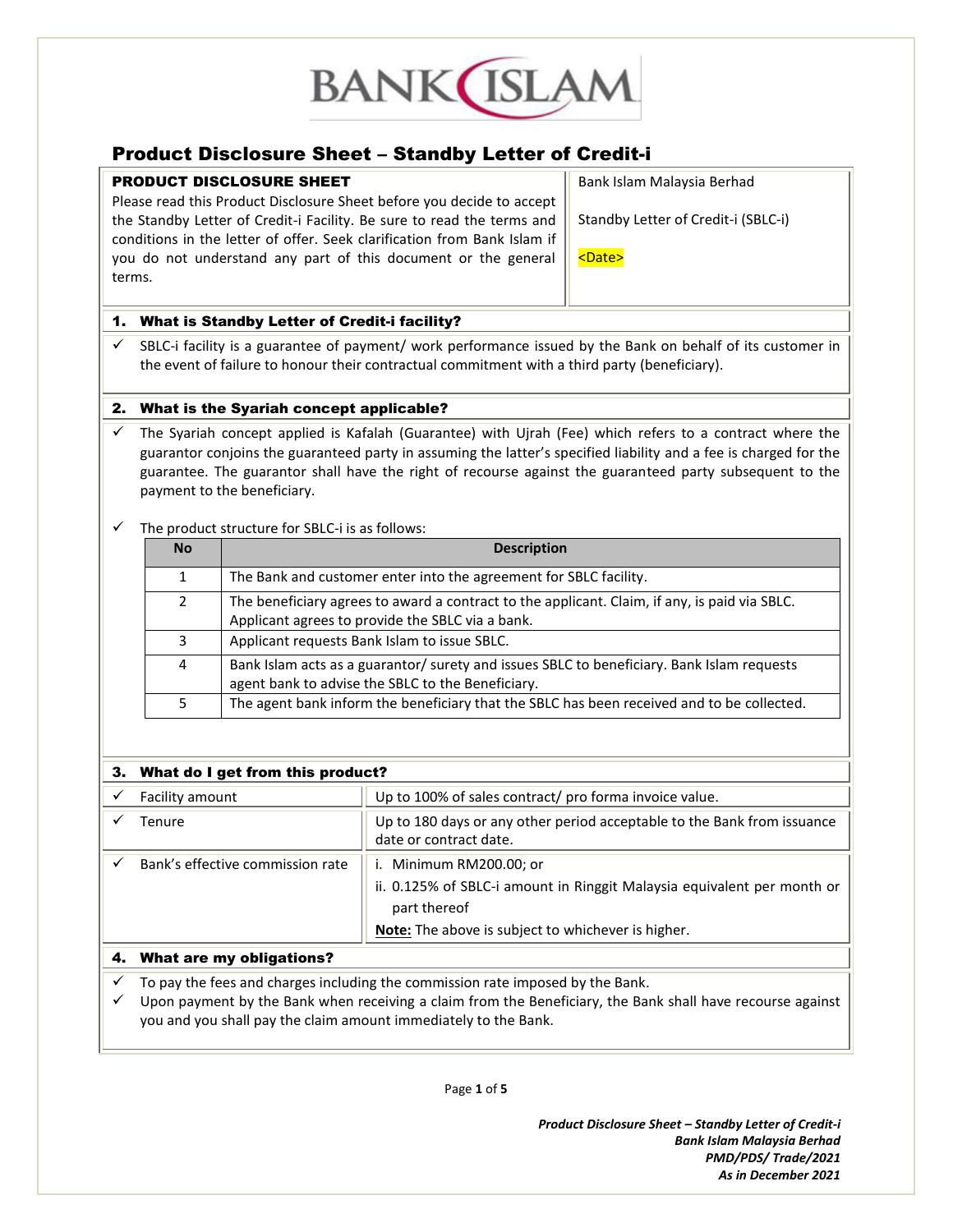

#### 5. What are the fees and charges that I have to pay?

- $\checkmark$  Stamp Duty [as per Stamp Duty Act 1949 (Revised 1989)] (if applicable)
- $\checkmark$  Fees and Commission
- $\checkmark$  Postage and Courier (if any)
- $\checkmark$  Cancellation of the facility you are to pay the Bank all costs (if any)

**Note**: Please refer to our website at www.bankislam.com for further details on fees and charges.

#### 6. What if I fail to fulfill my obligations?

 $\checkmark$  Should you fail to fulfill your obligation in a timely manner, the following shall apply:

#### **Event of Default**

- a) The Bank may by written notice to you, demand for immediate payment of amount overdue from you and/ or the guarantor;
- b) The Bank has the right to set off your deposit or any other account(s) maintained with the Bank towards settlement of overdue payment under this facilities granted by the Bank;
- c) The Bank has the right to take legal action against you if you fail to response to the reminder and/or demand notices. The Bank shall exercise its right on any security pledged with the Bank and you are to bear all the cost involved. You are also responsible to settle any shortfall. Legal action against you may affect your credit rating leading to any future credit assessment being more difficult or expensive to you; and
- d) Cross default of other facilities with the Bank may be triggered.

#### **Late Payment**

The Bank shall impose Ta`widh (Compensation) against you as follows (where applicable):

- a) Before maturity of the facility. A sum equivalent to one per centum (1%) per annum on overdue installment(s) until date of full payment.
- b) After maturity of the facility.

A sum equivalent to the prevailing daily overnight Islamic Interbank Money Market Rate on outstanding balance i.e. outstanding Sale Price less Ibra' (if any).

c) Post judgment debt.

A sum equivalent to the prevailing daily overnight Islamic Interbank Money Market Rate on basic judgment sum calculated from judgment date until date of full payment.

**Note**: The imposition of Ta`widh shall be in such manner as approved by Bank Negara Malaysia from time to time.

#### 7. What if I fully settle the financing before its maturity?

 $\checkmark$  Not applicable.

#### 8. Do I need to take up Takaful coverage?

It is optional, however you or your supplier is advised to subscribe to any appropriate Takaful protection.

Page **2** of **5**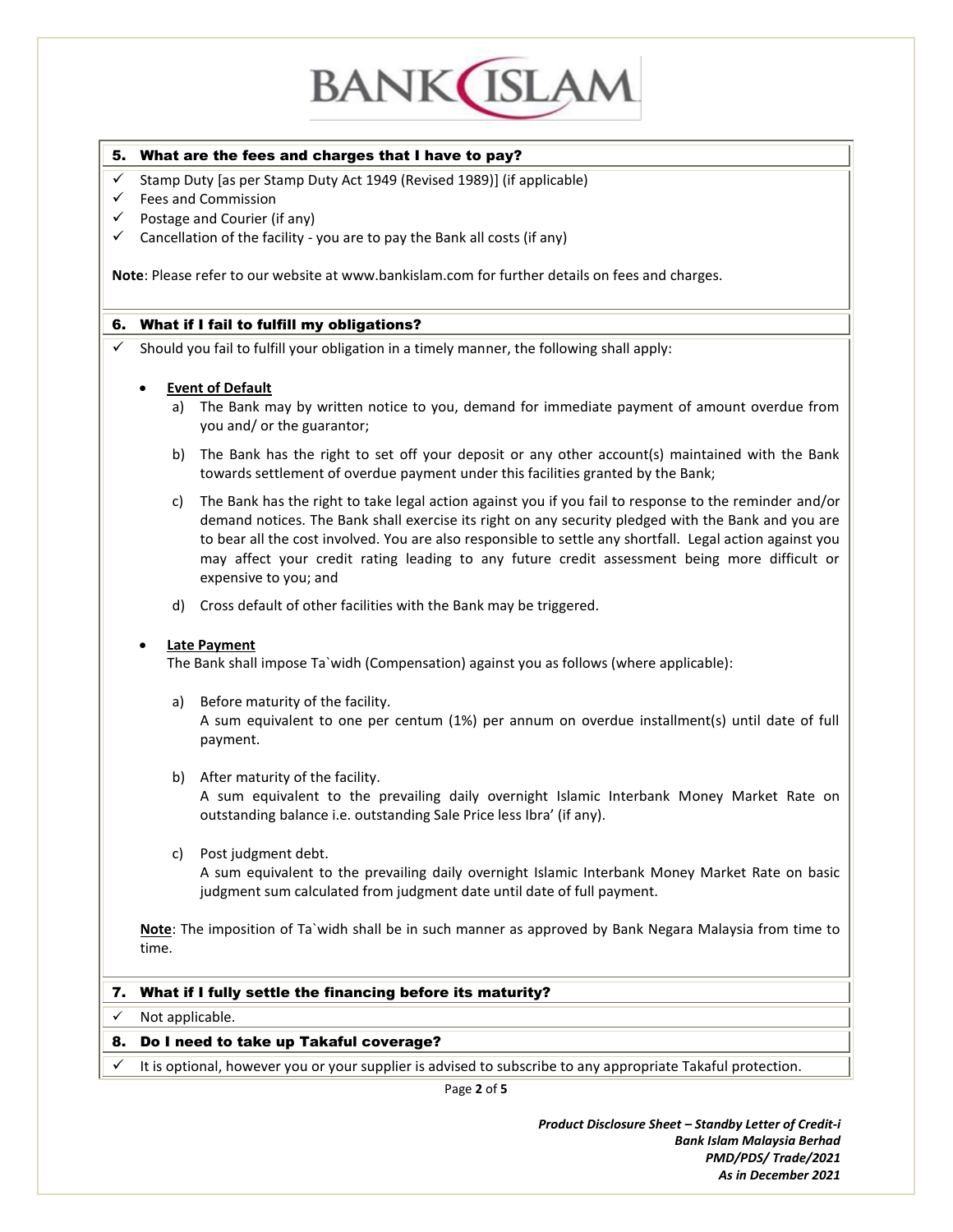## **BANK ISLAN**

## 9. Do I need a guarantor or collateral?

 $\checkmark$  If you do not meet the minimum credit requirement, Bank Islam may require guarantor(s) or collateral in order for you to proceed with the submission.

## 10. What are the major risks?

## $\checkmark$  Not applicable

## 11. What do I need to do if there are changes to my contact details?

 $\checkmark$  It is important for you to immediately inform the Bank of any changes in your contact details to ensure that all correspondences reach you in a timely manner.

## 12. Where can I get assistance and redress?

 $\checkmark$  If you have difficulties in making settlement of the facility, you should contact the Bank earliest possible to discuss the payment options. You may contact the Bank at:

#### *Trade Operations*

*Bank Islam Malaysia Berhad 13th Floor, Menara Bank Islam No 22, Jalan Perak, 50450 Kuala Lumpur Tel: 03-2782 1078/ 1089/ 1087/ 1086 Fax: 03-2782 1346*

*Or*

#### *Corporate Banking*

*Bank Islam Malaysia Berhad Tingkat 27, Menara Bank Islam No 22, Jalan Perak, 50450 Kuala Lumpur Relationship Manager: (to be filled by our RM's) Tel: (to be filled by our RM's)* Fax: *03-2726 7818 Email: (to be filled by our RM's)*

*Or*

*Commercial Banking Bank Islam Malaysia Berhad Tingkat 23 , Menara Bank Islam No 22, Jalan Perak, 50450 Kuala Lumpur Pegawai Perhubungan: (to be filled by our RM's) Tel: (to be filled by our RM's)*

Page **3** of **5**

*Product Disclosure Sheet – Standby Letter of Credit-i Bank Islam Malaysia Berhad PMD/PDS/ Trade/2021 As in December 2021*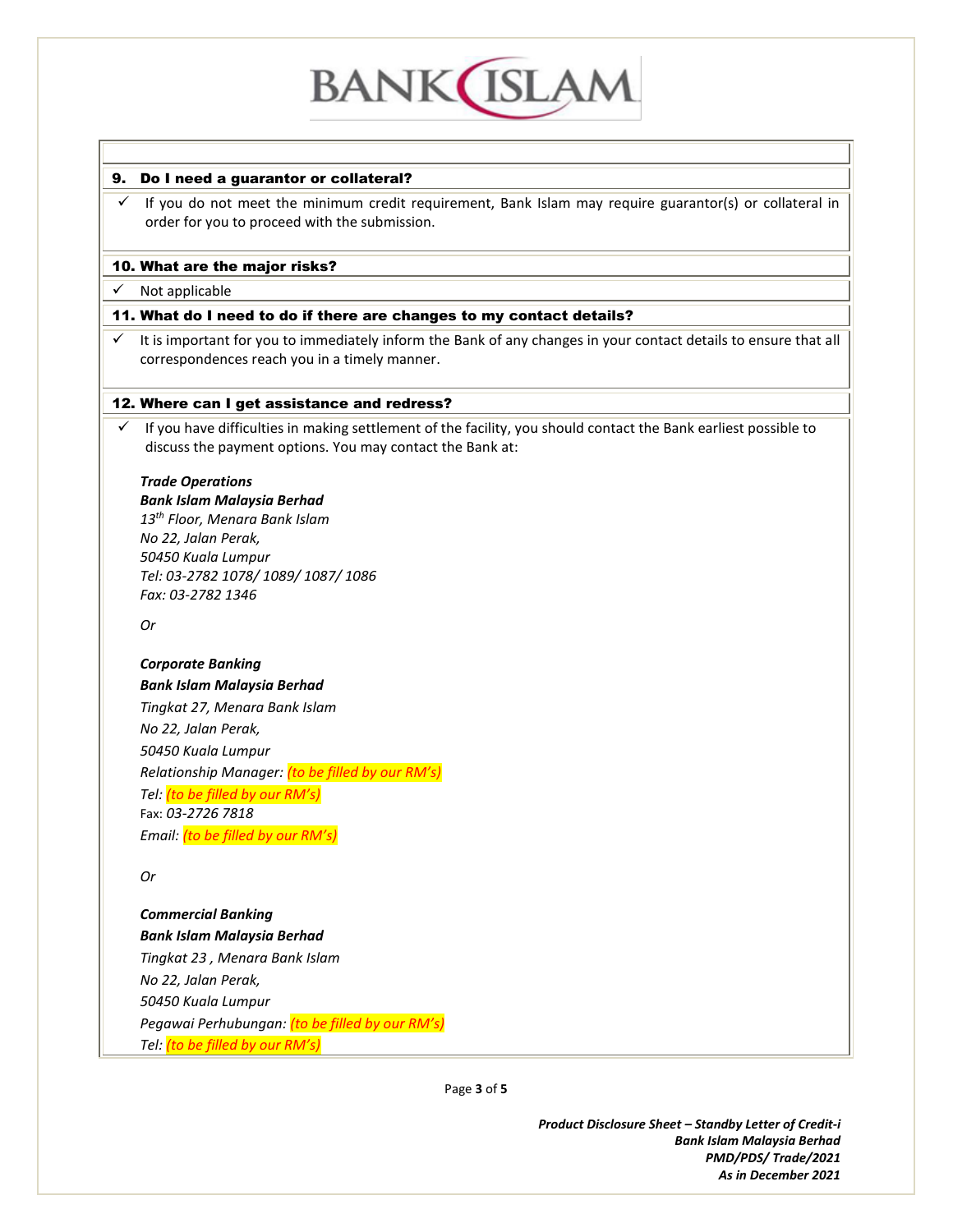## **BANK**(ISLAM

Faks: *03-2726 7818 Email: (to be filled by our RM's)*

*Or*

### *SME Banking*

*Bank Islam Malaysia Berhad Tingkat 16, Menara Bank Islam No 22, Jalan Perak, 50450 Kuala Lumpur Relationship Manager: (to be filled by our RM's) Email: sme-assist@bankislam.com.my*

 $\checkmark$  If you wish to complain on the products or services provided by us, you may contact us at:

Contact Centre & Customer Care Bank Islam Malaysia Berhad 17th Floor, Menara Bank Islam, No. 22, Jalan Perak, 50450 Kuala Lumpur. Tel: 03-26 900 900 Fax: 03-2782 1337 Email[: contactcenter@bankislam.com.my](mailto:contactcenter@bankislam.com.my)

 $\checkmark$  For SME, you may seek the services of Agensi Kaunseling dan Pengurusan Kredit (AKPK), an agency established by Bank Negara Malaysia to provide free services and money management, credit counseling, financial education and debt restructuring. You can contact AKPK at:

Level 5 and 6, Menara Bumiputra Commerce Jalan Raja Laut 50350 Kuala Lumpur Tel: 603 -2616 7766 Fax: 603 -2616 7601 Website: akpk.org.my

 $\checkmark$  If the query or complaint is not satisfactorily resolved by the Bank, you may contact Bank Negara Malaysia LINK or TELELINK at:

Block D, Bank Negara Malaysia, Jalan Dato' Onn, 50480 Kuala Lumpur. Tel: 1-300-88-5465 Fax: 03-2174 1515 Email[: bnmtelelink@bnm.gov.my](mailto:bnmtelelink@bnm.gov.my)

Page **4** of **5**

*Product Disclosure Sheet – Standby Letter of Credit-i Bank Islam Malaysia Berhad PMD/PDS/ Trade/2021 As in December 2021*